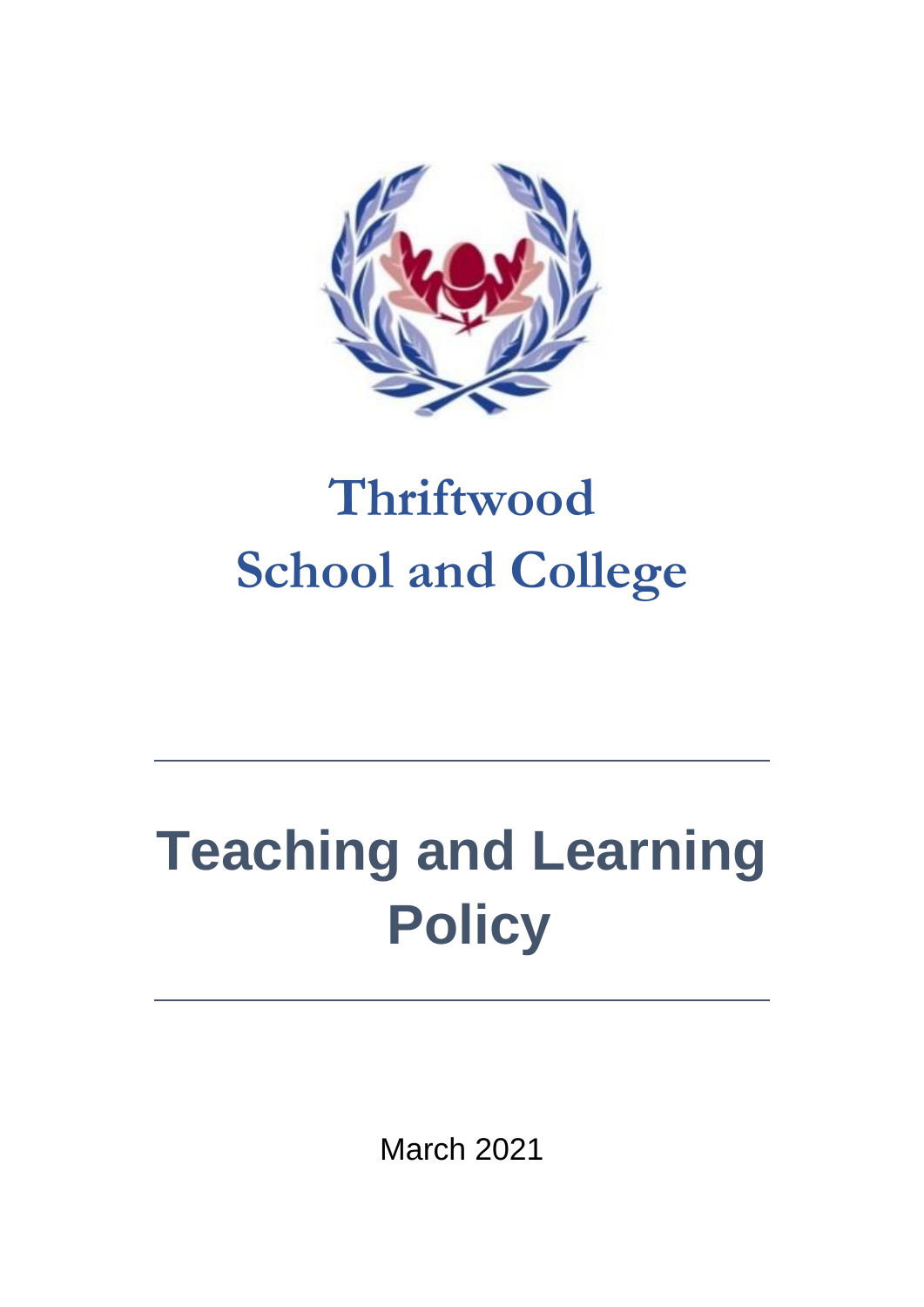### **Visions, aims and commitment**

### **1. Our philosophy**

#### Person Centred

Through our teaching philosophy, pupils are encouraged to:

- Listen to each other.
- Try new things.
- Volunteer thoughts and opinions.
- Respect the thoughts, ideas and contributions of others.
- Work hard.

To encourage all pupils to contribute to lessons, teachers:

- Recognise engagement and participation.
- Use a range of techniques to support pupils' sensory needs.
- Adapt teaching to meet the needs of all students.
- Allow sufficient thinking time between questions to allow pupils to consider their responses.
- Plan time in their lessons for pupils to discuss their learning, ask & answer questions promoting pupil talk.
- Have positive regard for every child and demonstrate this through a nurturing approach.

Where possible, interest areas of the students form the starting point for the curriculum

We reward and recognise achievement in the following ways:

- Teacher and staff provide positive re-direction to support individuals understanding.
- Teachers praise, using formal and informal approaches
- The school and college formally rewards pupil in the following ways:
	- Commendation stickers
	- Informing parents of achievements
	- Inviting the pupil to see the Headteacher
	- Achievement assemblies
	- Credits towards the department reward scheme / house system
	- Certificates
- The school and college informally rewards pupils in the following ways:
	- Congratulating pupils privately or in class
	- Saying 'well done' to the whole class
	- Writing positive feedback on written work
	- Writing positive comments in a pupil's diary
	- Phone call or text home sometimes
	- Reward outings.
	- Examples of good work sent home or put on display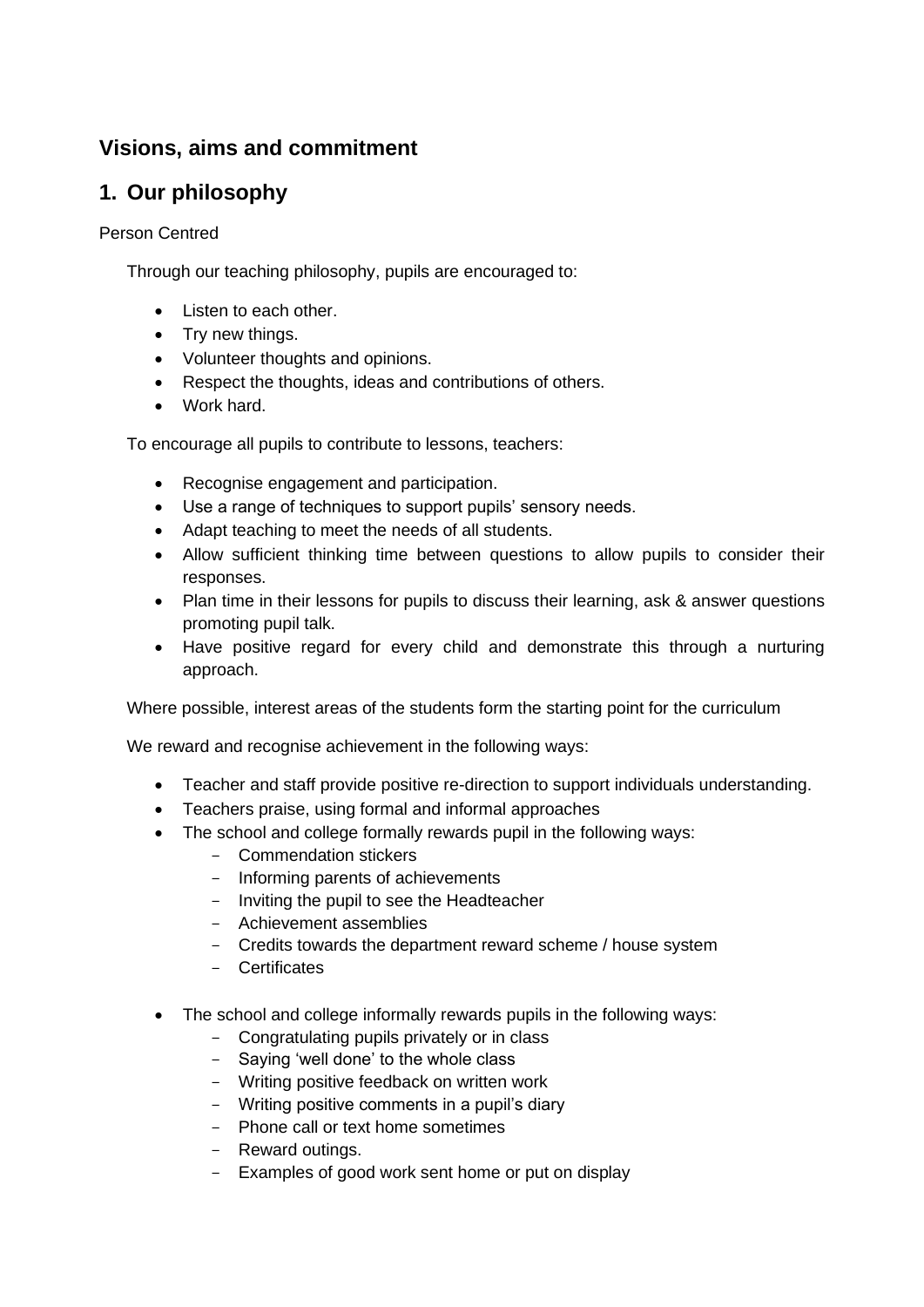The teacher will manage and support staff following our Behaviour for Learning policy.

To ensure that the quality of teaching is of the highest standard, we commit to ensuring that our teachers:

- Understand what excellent teaching is.
- Creatively plan and deliver lessons.
- Motivate pupils effectively.
- Enjoy and have a passion for teaching.
- Continue to learn and enhance their skills.
- Hold high expectations for all pupils and themselves.
- Understand how thinking and questioning develop learning.
- Approach all situations in a professional manner.
- Engage pupils of all abilities.
- Seek out and accept constructive feedback from peers, pupils and parents.
- Are given opportunities to lead.
- Involve pupils' parents and carers in their teaching.
- Understand and implement effective behaviour management strategies.
- Work within the Teacher Standards.

### **2. Statement of intent**

Every child has the right to the best possible education. We aim to ensure that all pupils, regardless of ability, special educational need (SEN) or circumstance, reach their full potential and gain the skills and knowledge necessary to lead healthy and successful lives.

This policy provides procedures aimed towards ensuring high quality teaching and learning throughout the school.

It aims to:

- Embed an agreed range of good practice across the school and college.
- Ensure consistency throughout the school and college.
- Inform staff of the academy's agreed expectations.
- Provide a unified focus for monitoring learning and classroom practice.
- Ensure that the needs of pupils are met.
- Improve and enhance the quality of teaching.
- Ensure that pupils are receiving a broad, balanced and relevant curriculum, meeting their individual needs and the wider requirements of the national curriculum.
- Ensure that teaching is appropriately differentiated for all pupils.
- Establish targets for improvement.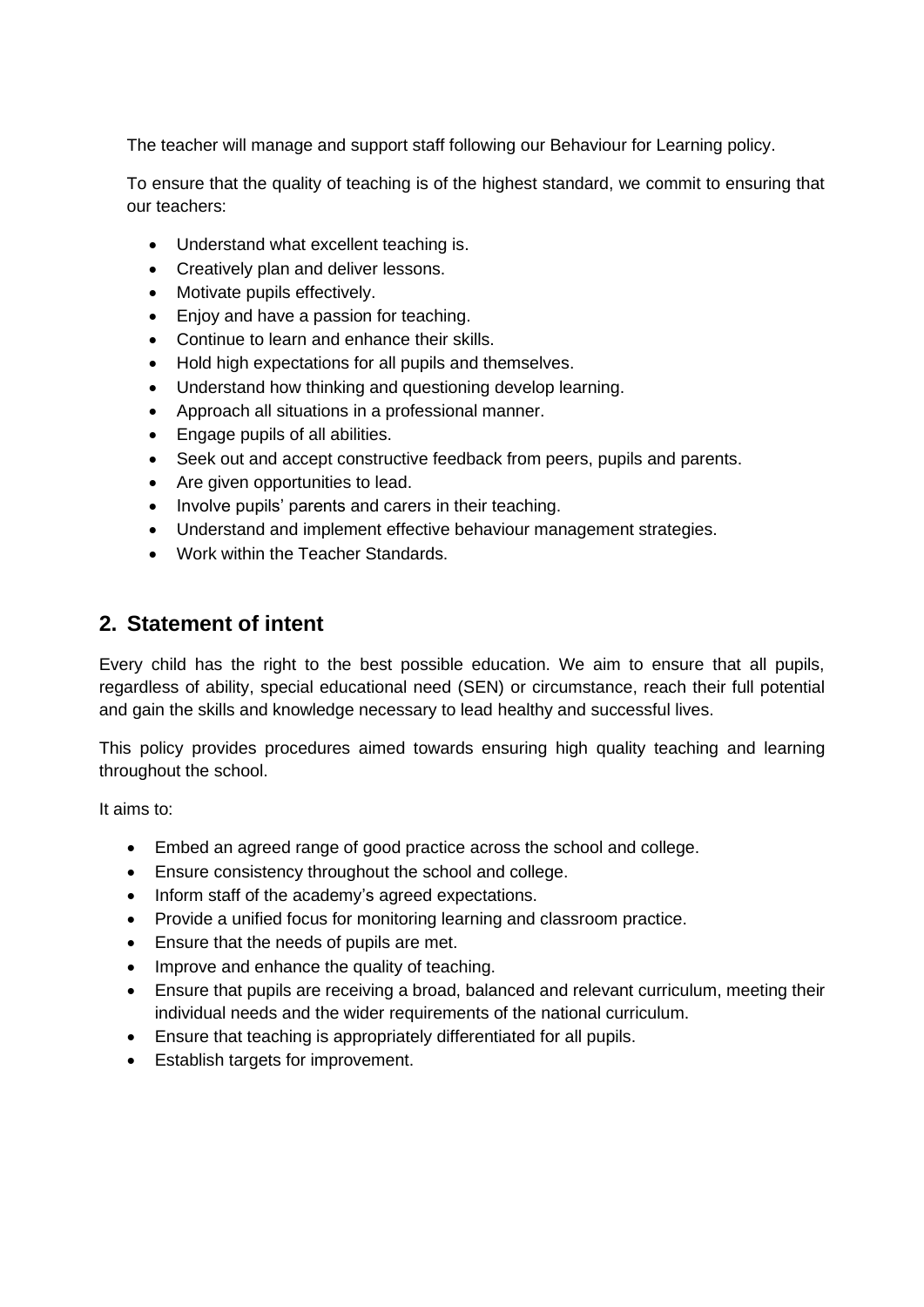#### **3. Roles and responsibilities**

#### **3.1. The role of the Local Academy Committee (LAC)**

LAC members will receive reports from the Headteachers and other staff and act upon areas identified as requiring improvement.

LAC members will visit the school and college and meet regularly with the leadership team to have monitoring discussions.

#### **3.2. The role of the senior leadership team**

The senior leadership team will:

- Take a general overview of the atmosphere in school and college on a day-to-day basis by visiting classes and talking to staff and pupils.
- Liaise with parents and other stakeholders regarding individual needs.
- Work in classrooms, including teaching.
- Monitor targets set, ensuring they are appropriate and challenging.
- Look for trends in data and identify key focus areas
- Carry out focused classroom-based observations (in line with the Observation Policy).
- Review and comment on curriculum planning.
- Discuss One Planning and reports with staff.
- Report on the quality of teaching and learning to the SLT.
- Act as role models for teaching staff.
- Peer-to-peer leadership team reviews within SEAX Trust
- Plan and hold staff accountable for professional development through Continued Professional Development (CPD) and Performance Management Reviews (PMR)
- Strategic overview of curriculum and teaching and learning

#### **3.3. The role of the curriculum co-ordinators**

Curriculum co-ordinators will:

- Develop and review curriculum policies and schemes of work in collaboration with colleagues.
- Share accountability for the progress of children in their given subject by providing an appropriate curriculum
- Allocate resources appropriately
- Help teachers set appropriate targets and analyse data
- Have an awareness of strengths and areas of development within teaching of the key curriculum area across the school.
- Report on the effectiveness of the curriculum to the senior leadership team and the LAC.
- Share expertise with colleagues in a professional dialogue, team-teaching, leading staff training sessions.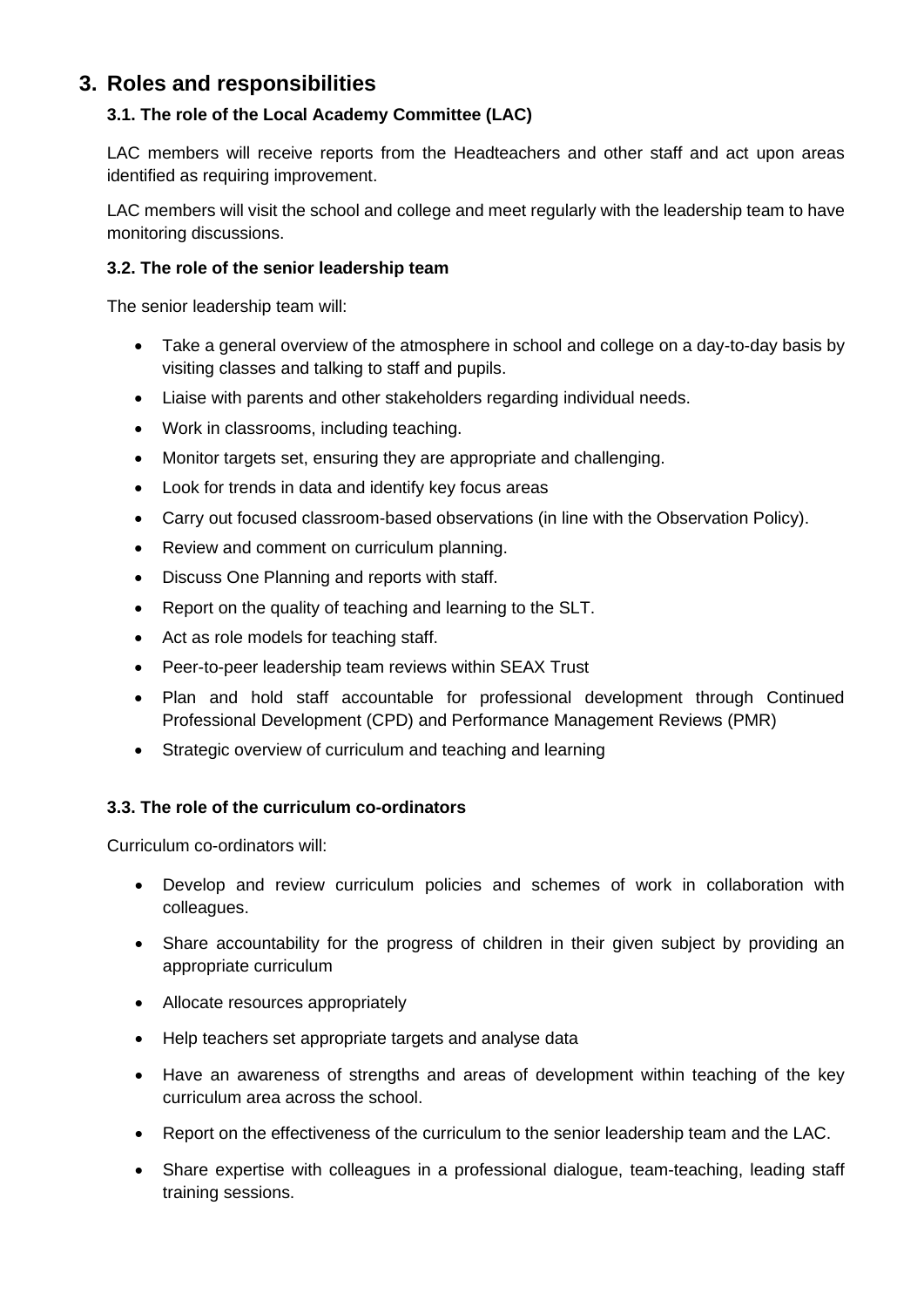#### **3.4. The role of teachers**

Teachers will:

- Follow the SEAX Code of Conduct, fulfil their job description and work to the Teachers Standards.
- Monitor and evaluate their teaching through reflective practice.
- Seek professional dialogue and constructive criticism from their Phase Leader / Senior Leadership Team.
- Review and evaluate their planning regularly to ensure they are meeting all pupils' needs.
- Set appropriate and challenging targets for pupils based on ability.
- Adapt teaching to meet needs of all pupils within the class group.
- Collaborate with colleagues to moderate pupil achievement.
- Involve parents and other professionals in the monitoring process.
- Hold a One Planning meeting to track progress towards the EHC plan Outcomes.
- Complete an annual or termly report assessing the progress of their pupils.

#### **3.5. The role of pupils**

Pupils are expected to:

- Follow the Thriftwood Code of Conduct
- Be prepared to engage and learn.
- Be on time for school / college
- Wear appropriate school uniform.

#### **3.6. External monitoring**

- The Academy leadership team will work with the Local Authority SEN Standards and Excellence Commissioner to scrutinise all available data and discuss the school's selfevaluation, along with all matters arising from it.
- The Executive Principal and other Directors of the SEAX Trust will support, challenge and monitor progress across all schools in the Trust. Collaborative working and sharing good practice is embedded within the Headteachers' Group.
- The support of leaders from other special schools will be sought to evaluate the work of the school through professional discussion and joint lesson observations.
- Ofsted inspections will also be used to identify strengths and weaknesses, and to develop an action plan for improvement.
- Peer-to-peer monitoring through the SEAX Trust to help improve practice

#### **4. Self-evaluation**

#### **4.1. Discussion with senior leaders**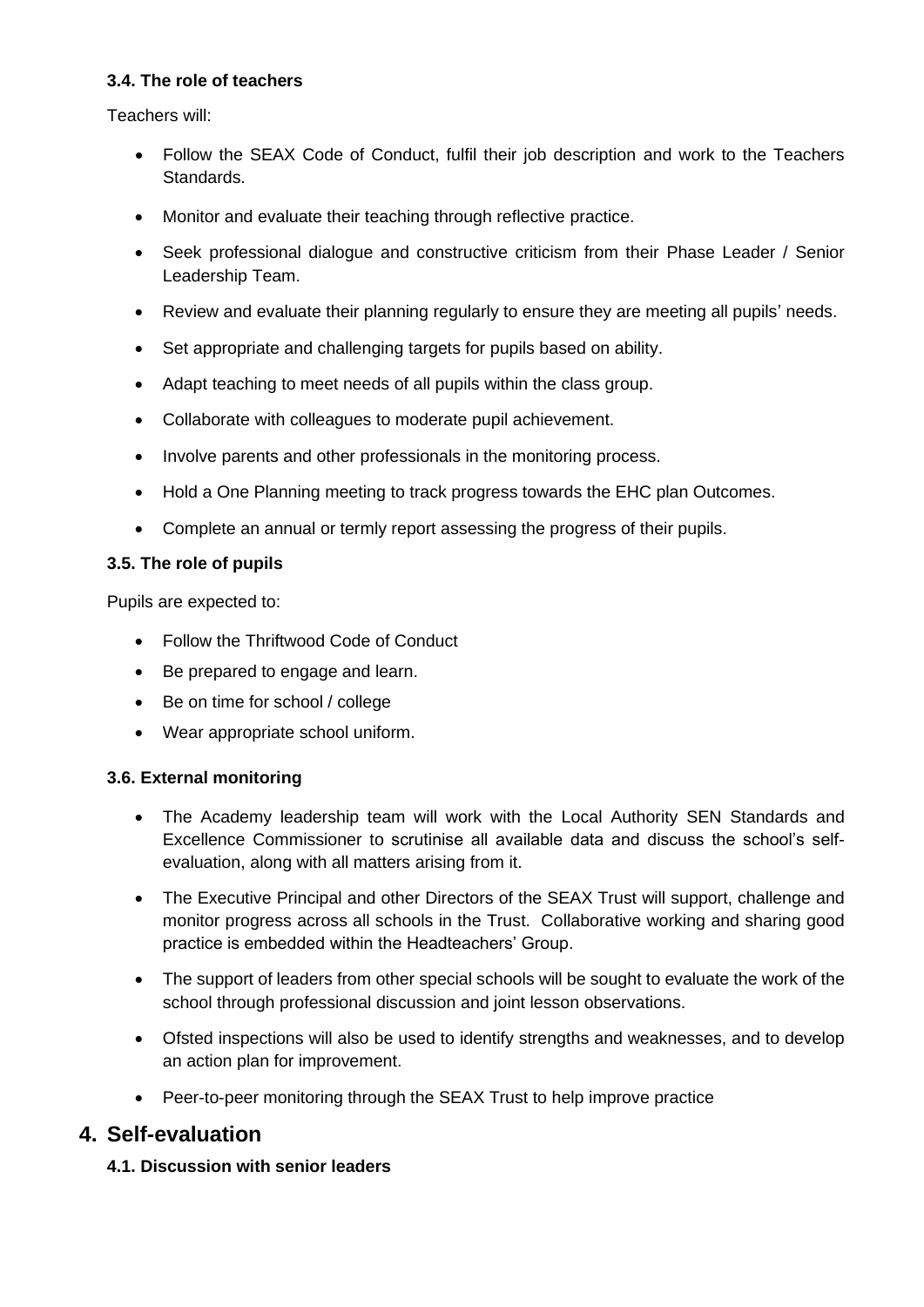Senior leaders should discuss the following questions to assess the quality of teaching at the school:

- What is the academy's view on teaching?
- What is being done to monitor teaching?
- How is assessment used to inform planning, ensure appropriate challenge, set targets and provide feedback?
- To what extent do teachers use assessment within the lesson (for example mini-plenaries and questioning) to ensure that all pupils understand the lesson objectives?
- Are judgements based on the interpretation and evaluation of data and evidence?
- Are strengths and weaknesses in teaching and management identified?
- What strategies do teaching assistants employ to support learning?
- Do pupils work independently, co-operate to solve problems, develop workplace skills and understand what they need to do to improve?
- What additional support is required to meet individual pupil needs and how do we provide that support?

#### **4.2. Discussion with pupils**

The following questions are discussed with pupils to assess the quality of teaching at the school and college, relevant to the individual students' cognitive ability.

- Tell me about this piece of work. What were you learning?
- Do you know your targets? What are they?
- How do you know when you have achieved your targets?
- Show me a piece of work that you are really proud of. Why?

#### **5. Our Approach – see diagrams**

- Whole School Approach
- Person centred learning ethos.
- Management of the classroom.
- Pupil involvement.
- Pupil responses & learning.
- The use of assessment.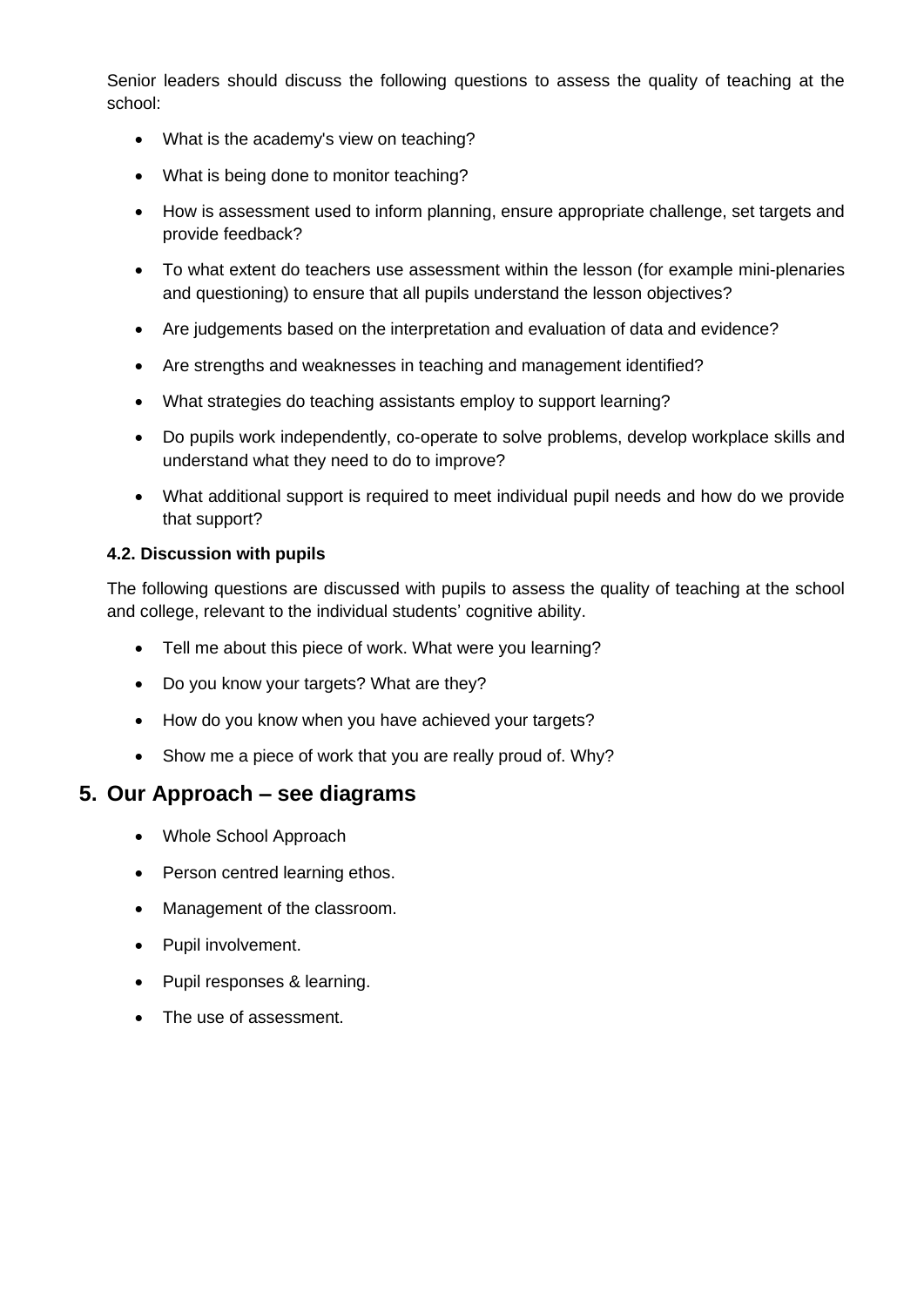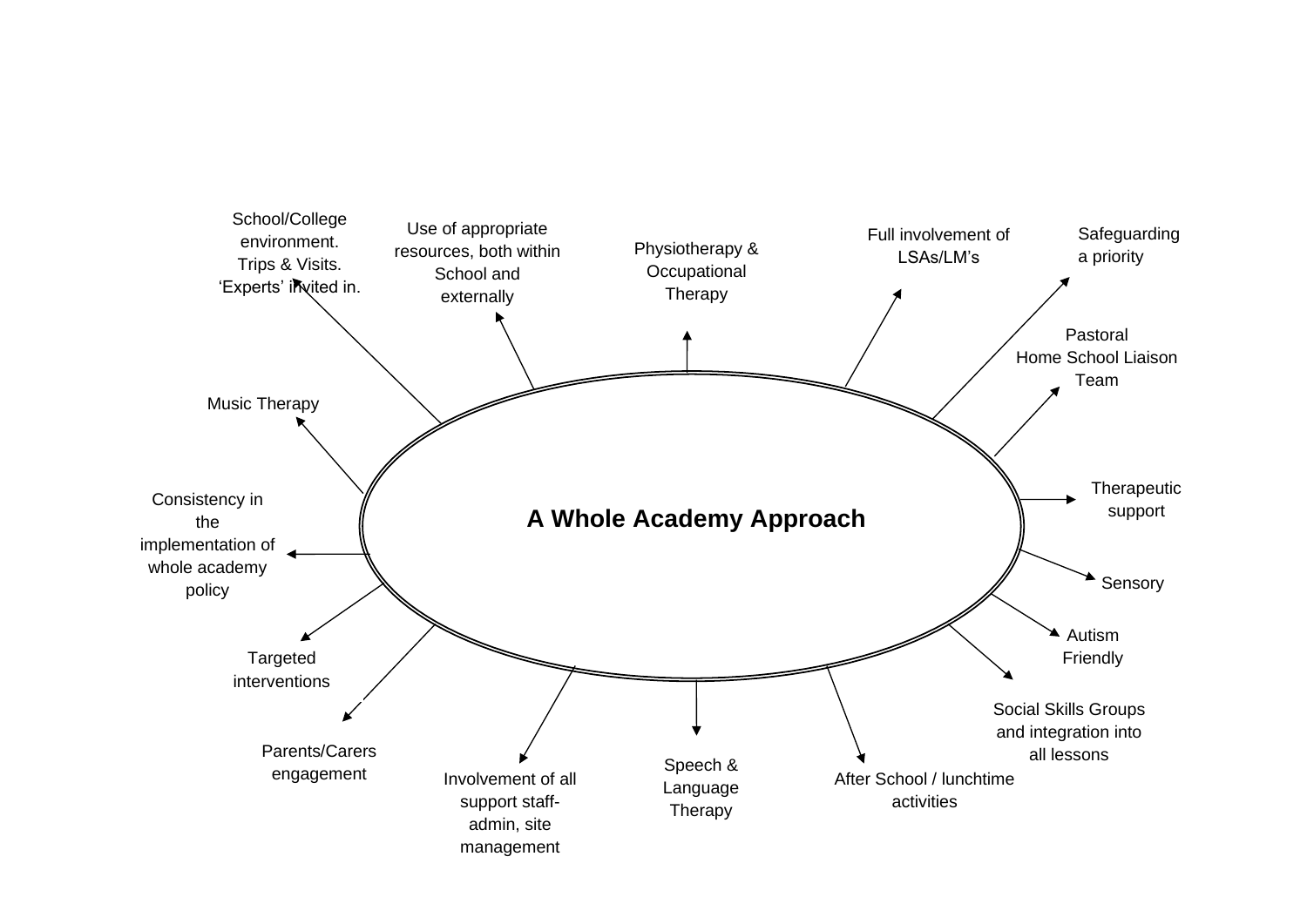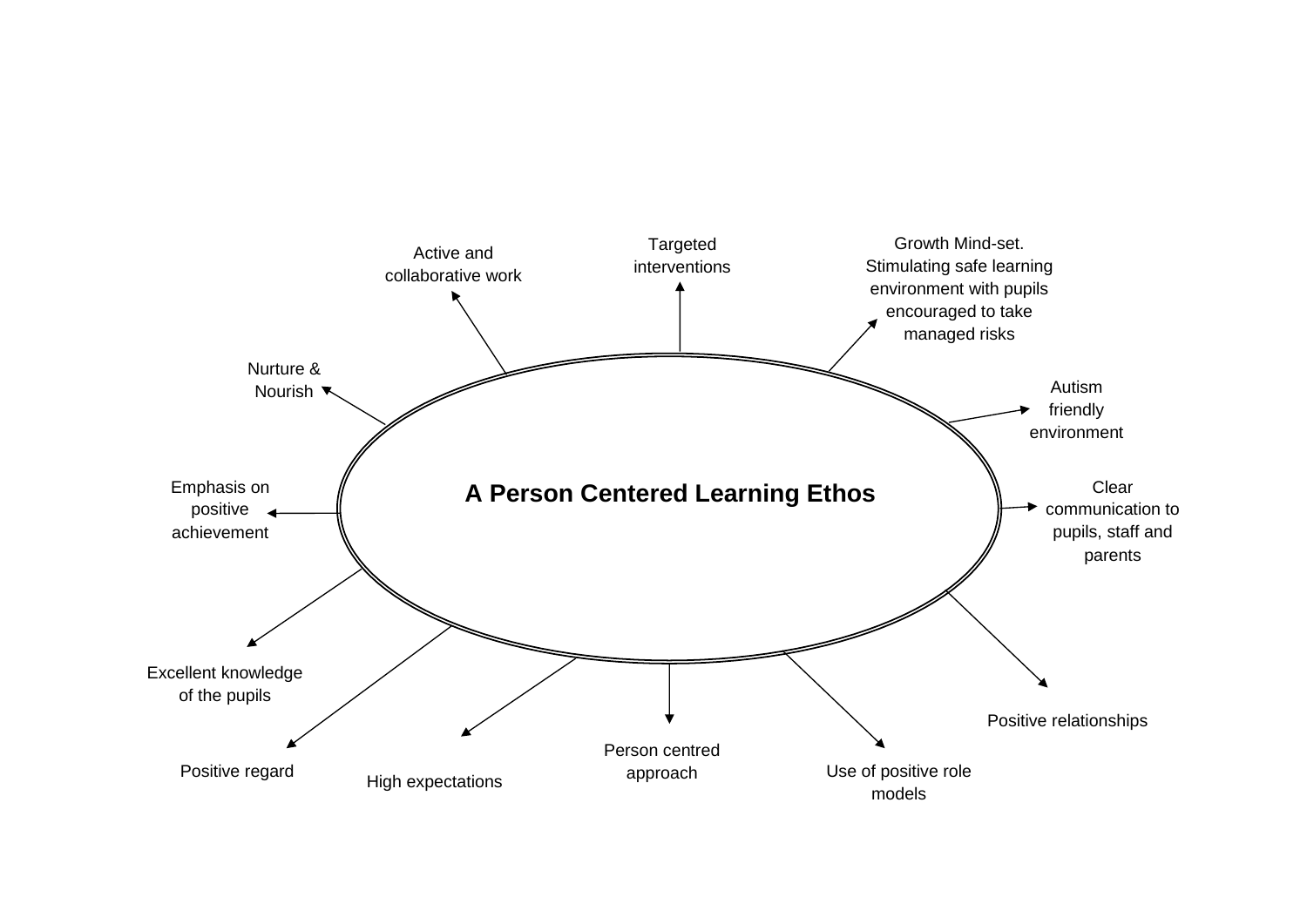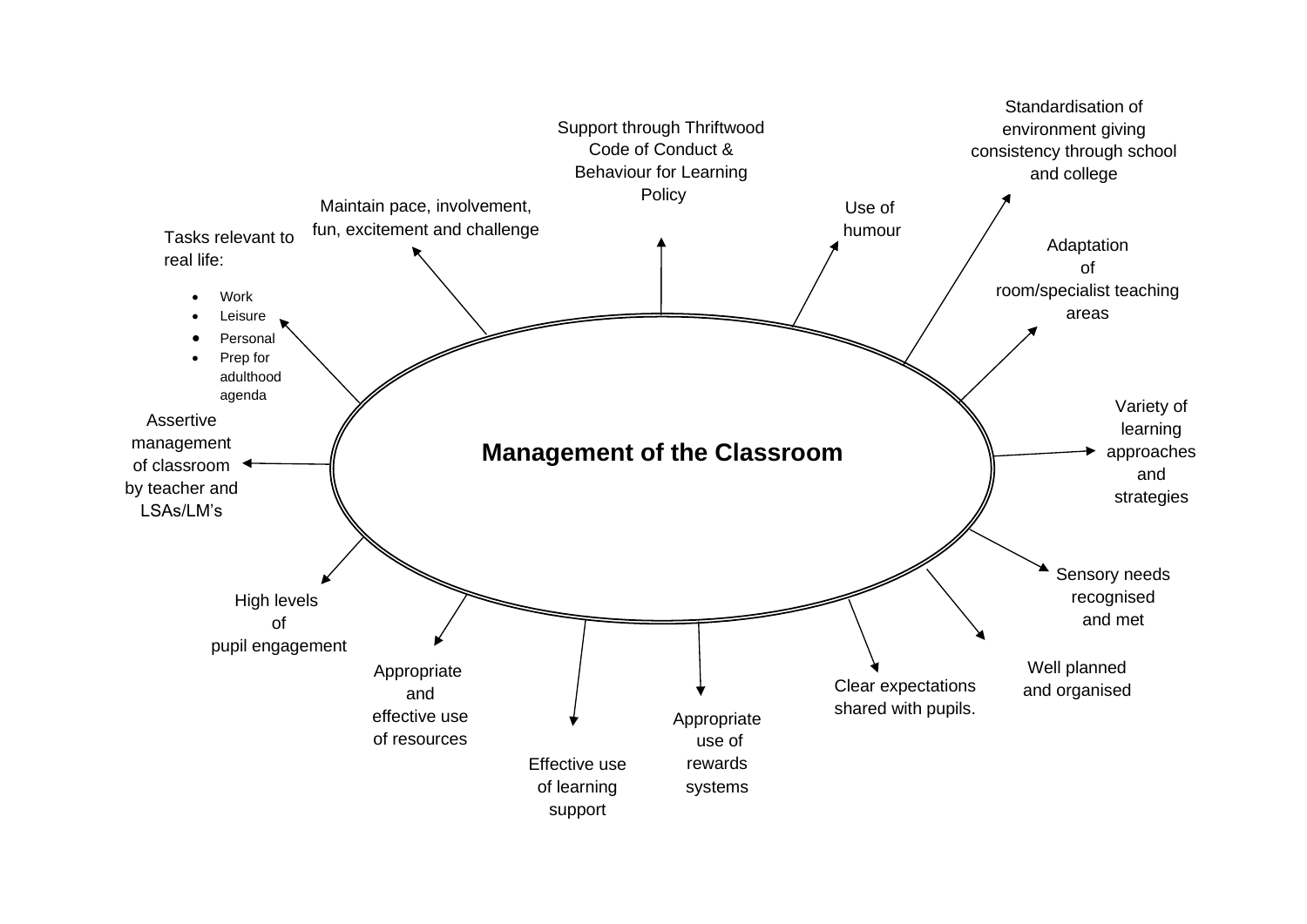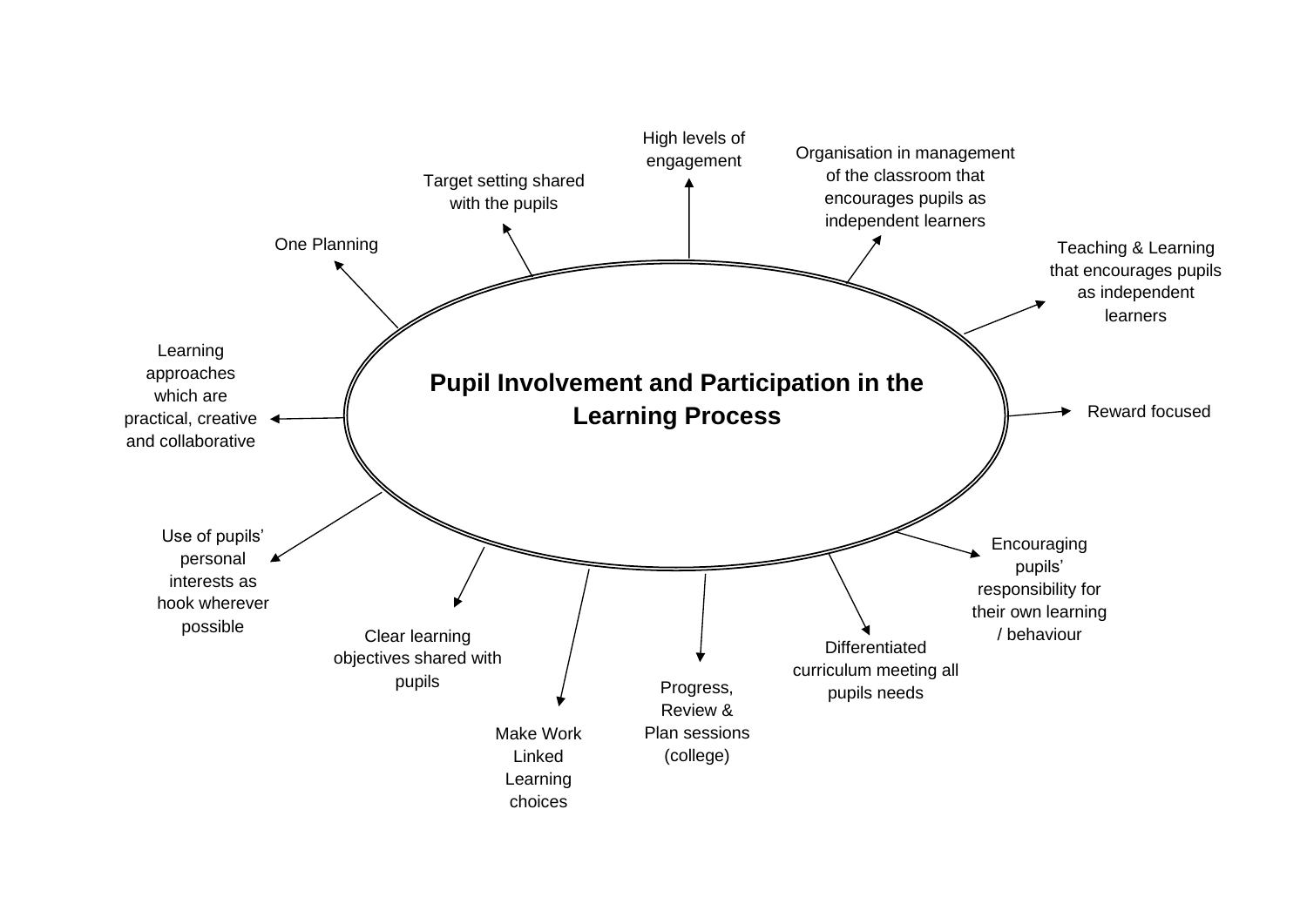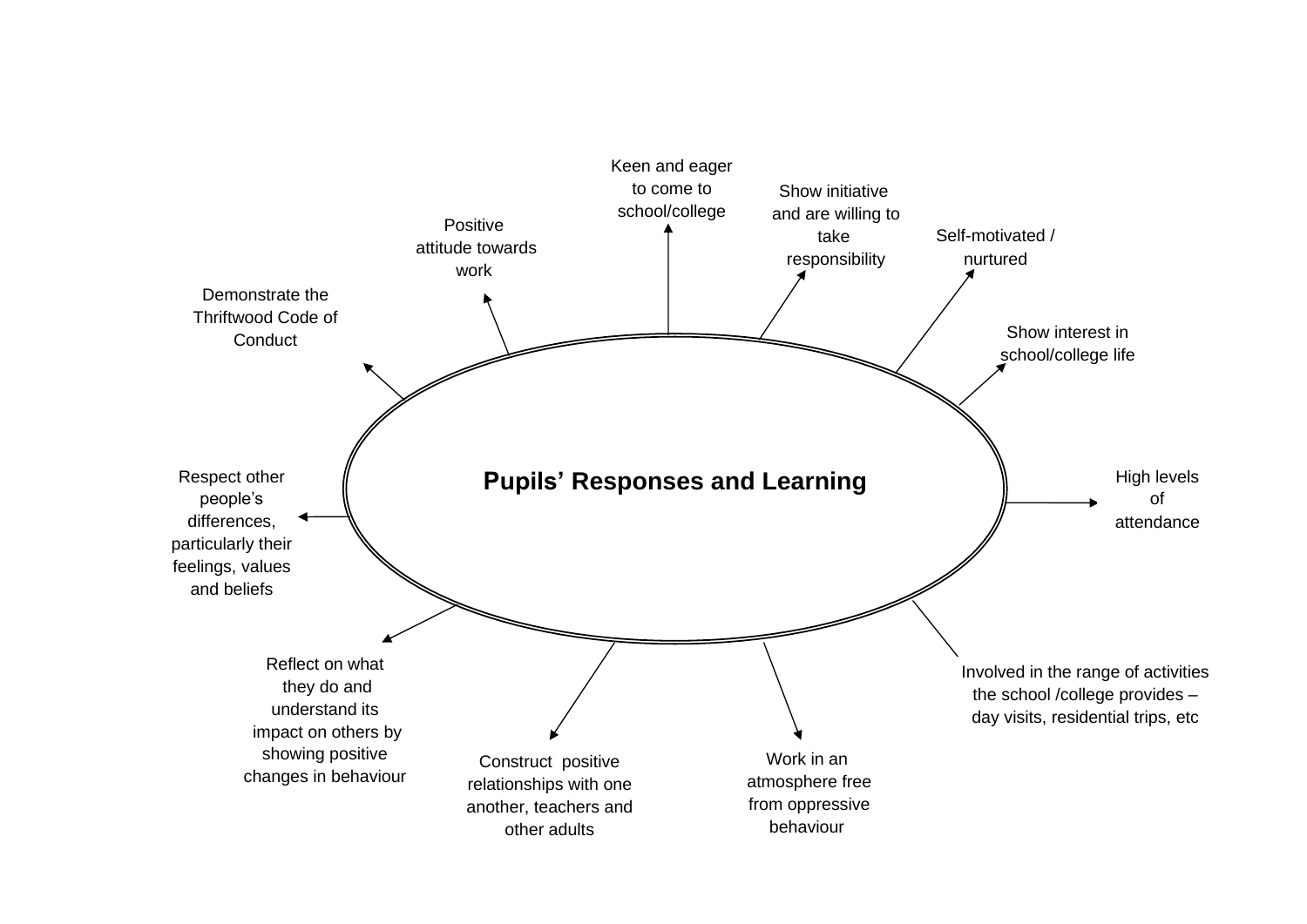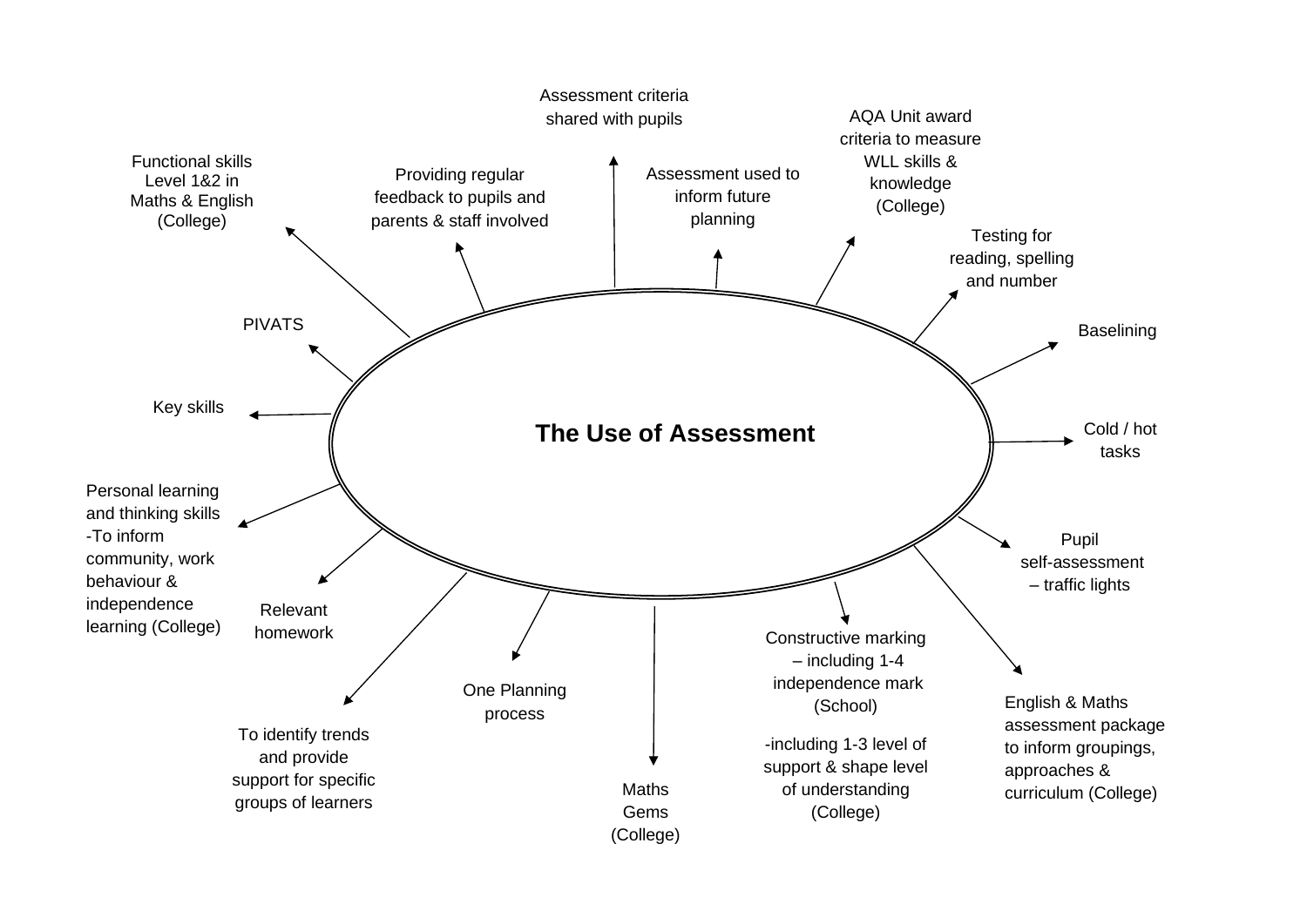#### **6. Teaching strategies**

#### **6.1. The curriculum**

We use a wide range of teaching strategies to engage and motivate our young people. These strategies may be personalised to individuals as required. Overlearning, backward chaining and repetition are key techniques utilised.

#### **6.2. High expectations**

The school and college set high expectations for all pupils, regardless of ability, circumstances or need.

#### **6.3. Special educational needs and disabilities (SEND)**

All pupils are treated as individuals. Every pupil is provided with the appropriate support. Children causing concern are discussed at staff meetings and, if necessary, additional professional support is provided. Teachers also discuss, informally, the needs of individual children, enabling all teachers to be aware of pupils requiring support. We work collaboratively with parents and external agencies to provide all round support to our students and their families.